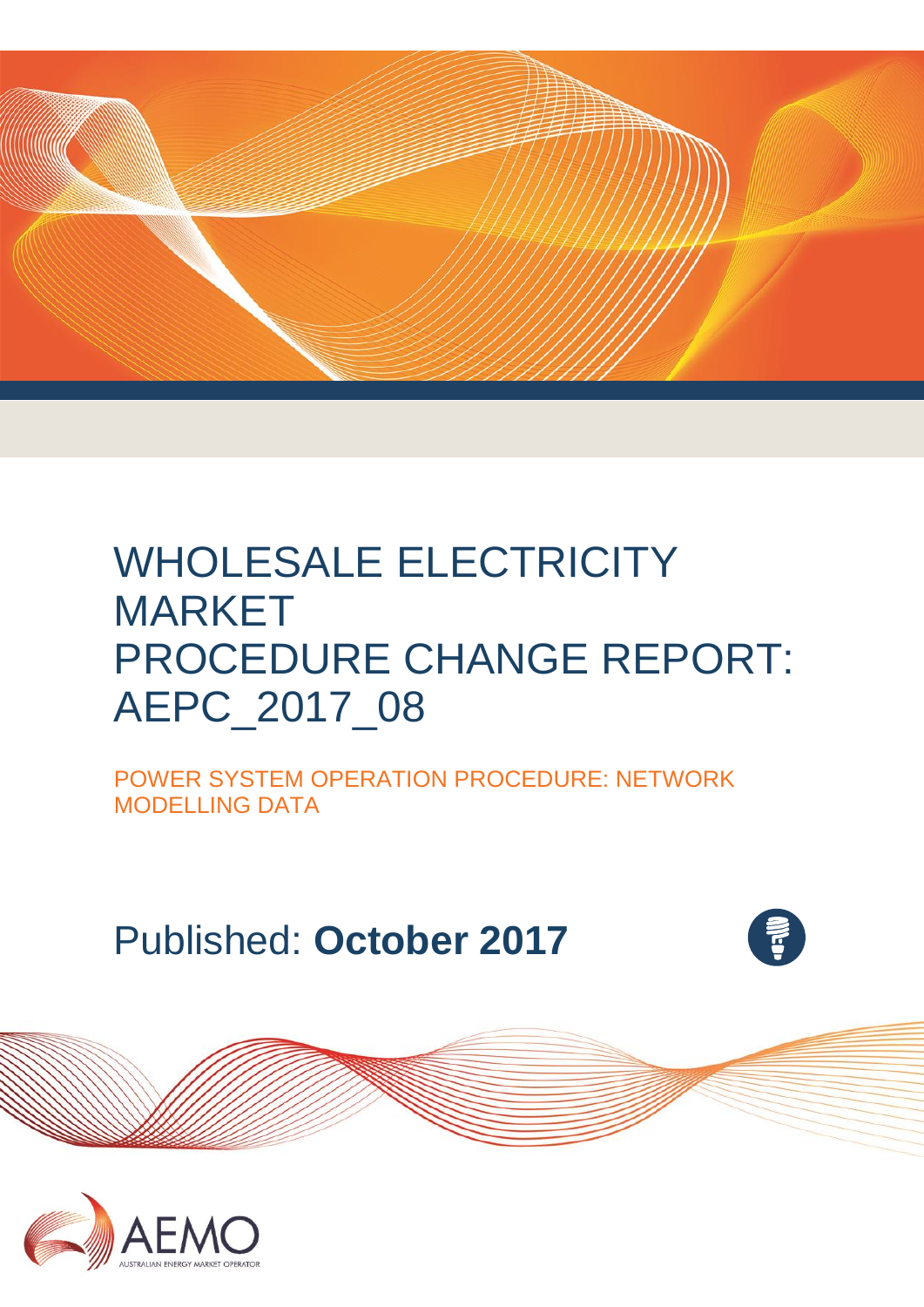



© 2017 Australian Energy Market Operator Limited. The material in this publication may be used in accordance with the [copyright permissions on AEMO's website.](http://aemo.com.au/Privacy_and_Legal_Notices/Copyright_Permissions_Notice)

Australian Energy Market Operator Ltd ABN 94 072 010 327 [www.aemo.com.au](http://www.aemo.com.au/) [info@aemo.com.au](mailto:info@aemo.com.au)

NEW SOUTH WALES QUEENSLAND SOUTH AUSTRALIA VICTORIA AUSTRALIAN CAPITAL TERRITORY TASMANIA WESTERN AUSTRALIA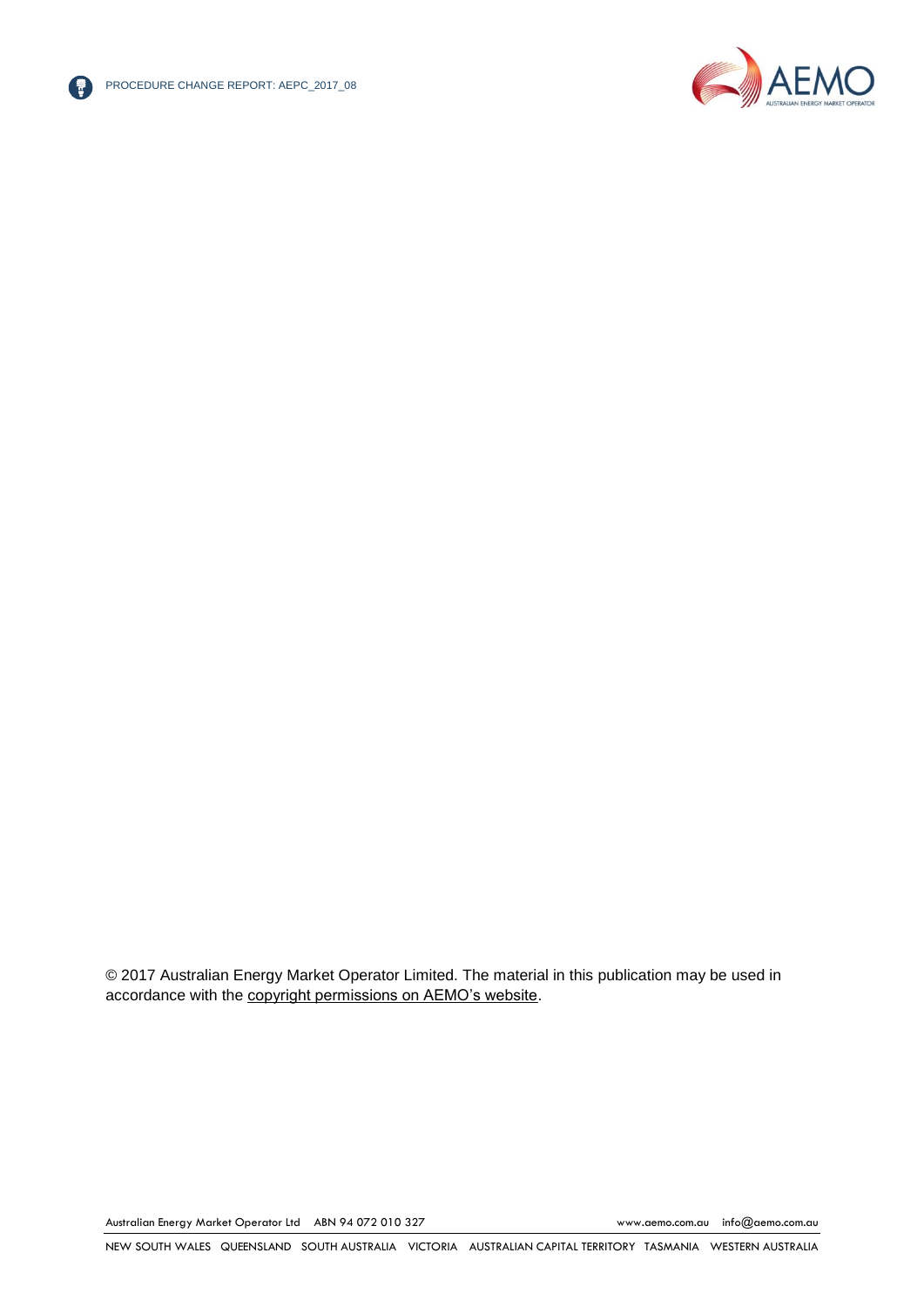

## <span id="page-2-0"></span>EXECUTIVE SUMMARY

## **Purpose**

The publication of this Procedure Change Report, and the accompanying Market Procedure, completes the Procedure Change Process conducted by AEMO to consider a new Power System Operation Procedure: Network Modelling Data (Procedure) under the Wholesale Electricity Market (WEM) Rules.

## **Proposed amendments**

The new Procedure has been developed in accordance with clause 2.28.3A of the WEM Rules, which requires AEMO (in its System Management capacity) to specify:

- (a) Information that a Network Operator must provide to AEMO for each of its Networks.
- (b) The processes to be followed by a Network Operator to enable AEMO to have access to the information.
- (c) The technical and communication criteria that a Network Operator must meet with respect to AEMO's ability to access the information.
- (d) The processes to be followed by AEMO when accessing the information.

## **Consultation**

As the Market Advisory Committee (MAC) Working Group was not constituted in time for the Procedure Change Proposal, a draft version of the Procedure was presented at the AEMO WEM Procedure Change workshop held on 26 June 2017. Some changes to improve clarity were recommended by stakeholders. Details of this forum are available at: [http://aemo.com.au/Stakeholder-](http://aemo.com.au/Stakeholder-Consultation/Industry-forums-and-working-groups/WA-Forums)[Consultation/Industry-forums-and-working-groups/WA-Forums.](http://aemo.com.au/Stakeholder-Consultation/Industry-forums-and-working-groups/WA-Forums)

The MAC did not meet regarding this Procedure Change Proposal, and no public workshops were held.

On 19 July 2017, AEMO published the Procedure Change Proposal (AEPC\_2017\_08) and issued a notice calling for submissions. The submission period closed on 16 August 2017, with submissions received from Western Power and Synergy. Western Power commented on a number of steps, and suggested the extent of data it provides to AEMO should be limited to AEMO's area of operation, as agreed with the Network Operator. Synergy also commented on the extent of data required and timeframes for implementation, but in the context of minimising costs for Market Participants.

AEMO has clarified in this document that the extent of information required from each Network Operator must be sufficient for AEMO to ensure the South West Interconnected System (SWIS) is operated in accordance with the Technical Envelope for any SWIS Operating State, and that this cannot be limited to operational areas as suggested by Western Power. AEMO has also revised the Procedure in accordance with a number of Western Power's and Synergy's suggestions.

## **AEMO's decision**

AEMO's decision is to accept the Procedure as amended following the consultation period. AEMO considers that the new Procedure is consistent with the Wholesale Market Objectives, the Electricity Industry Act, the WEM Regulations, and the WEM Rules.

### **Next steps**

The new Power System Operation Procedure: Network Modelling Data will commence at 8:00 AM (AWST) on 13 October 2017.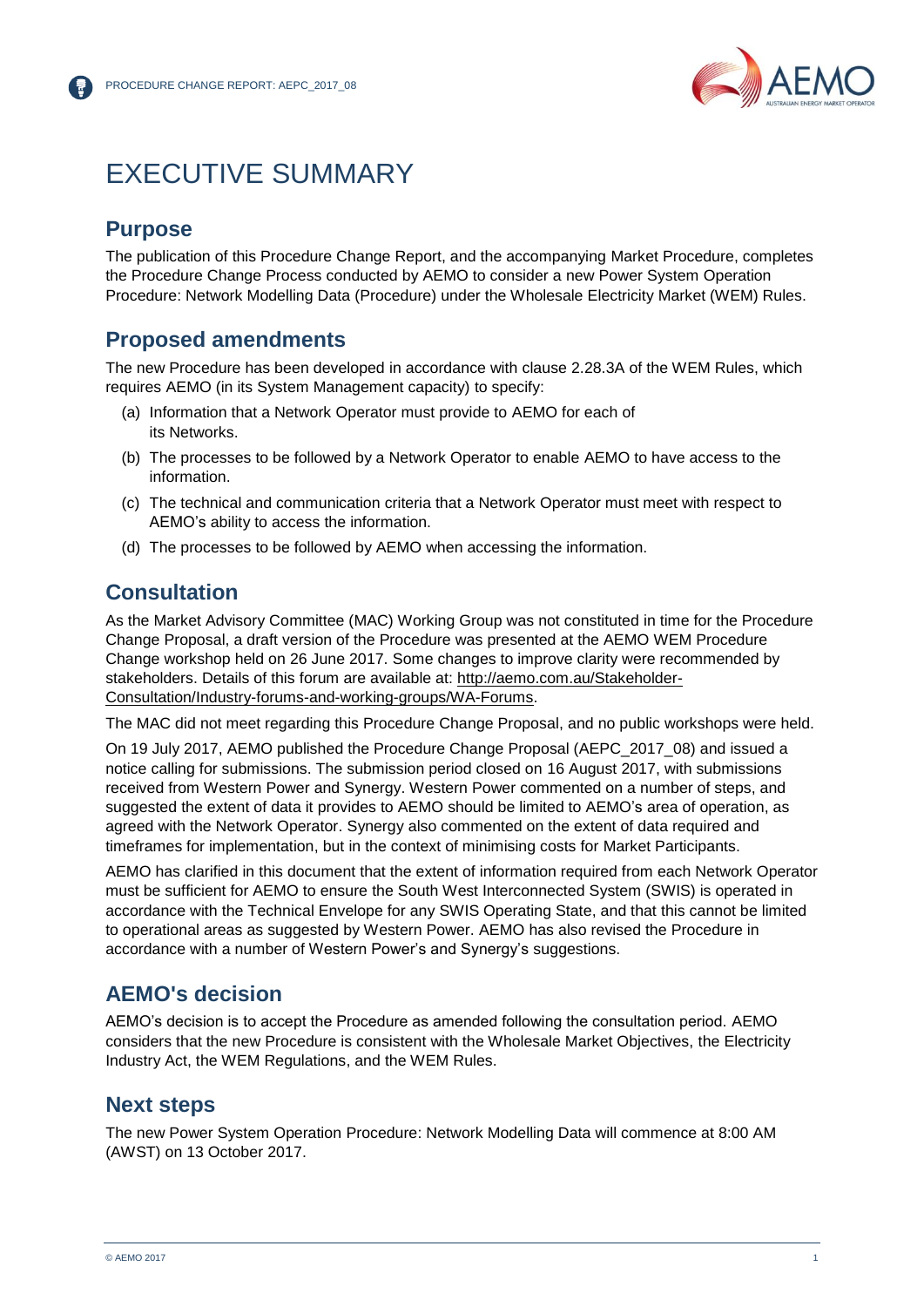

## **CONTENTS**

| <b>EXECUTIVE SUMMARY</b> |                                                                           | 1              |
|--------------------------|---------------------------------------------------------------------------|----------------|
| 1.                       | <b>BACKGROUND</b>                                                         | 3              |
| 1.1                      | <b>Regulatory requirements</b>                                            | 3              |
| 1.2                      | Context                                                                   | 3              |
| 1.3                      | Procedure Change Process and Timetable                                    | 3              |
| 2.                       | <b>PROPOSED PROCEDURE CHANGE</b>                                          | 4              |
| 2.1                      | Detail of the proposed procedure change                                   | $\overline{4}$ |
| 2.2                      | Proposed drafting                                                         | 4              |
| 3 <sub>1</sub>           | <b>CONSULTATION PROCESS</b>                                               | 5              |
| 3.1                      | Market Advisory Committee or Working Group                                | 5              |
| 3.2                      | <b>Public Workshop</b>                                                    | 5              |
| 3.3                      | Submissions received during consultation period                           | 5              |
| 4.                       | <b>AEMO'S ASSESSMENT</b>                                                  | 9              |
| 4.1                      | Further changes to the Procedure                                          | 9              |
| 4.2                      | Consistency with Electricity Industry Act, WEM Regulations, and WEM Rules | 9              |
| 4.3                      | <b>Consistency with Wholesale Market Objectives</b>                       | 9              |
| 4.4                      | Implementation of the Procedure                                           | 9              |
| 4.5                      | AEMO's decision and commencement                                          | 10             |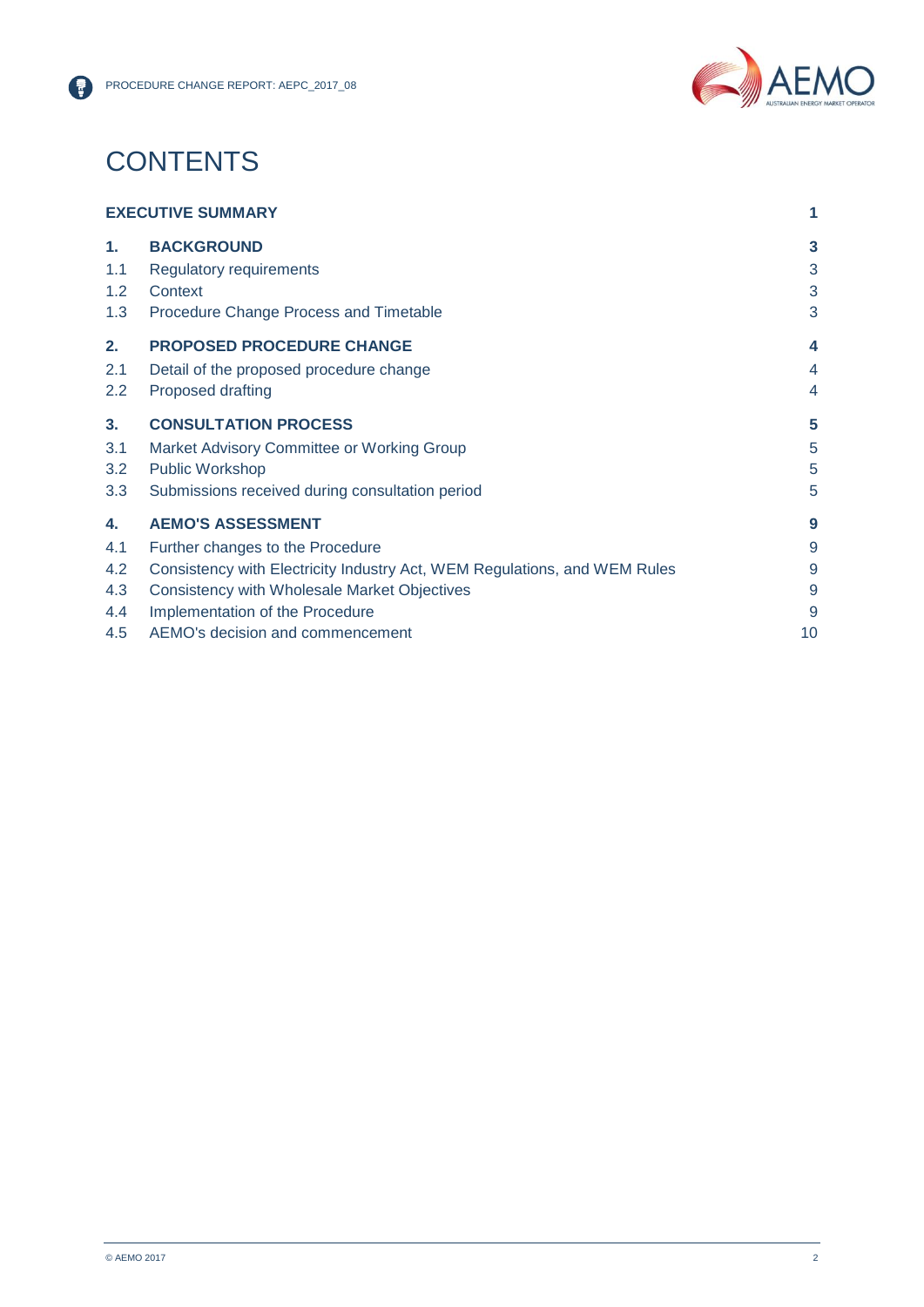

## <span id="page-4-0"></span>1. BACKGROUND

## <span id="page-4-1"></span>**1.1 Regulatory requirements**

AEMO has published this Procedure Change Report in accordance with the Procedure Change Process specified in clause 2.10 of the WEM Rules.

## <span id="page-4-2"></span>**1.2 Context**

On 31 May 2016, the Minister for Energy gazetted amendments to the WEM Rules related to the Power System Operation Procedure: Network Modelling Data as part of the Electricity Market Review. 1

Clause 2.28.3A of the WEM Rules, which commenced on 1 July 2016, requires AEMO to develop a new Power System Operation Procedure (PSOP) specifying:

- (a) The information that a Network Operator must provide to AEMO for each of its Networks.
- (b) The processes to be followed by a Network Operator to enable AEMO to have access to the information.
- (c) The technical and communication criteria that a Network Operator must meet with respect to AEMO's ability to access the information.
- (d) The processes to be followed by AEMO when accessing the information.

The proposed Procedure would be the first version. AEMO proposes to commence the new Procedure on 13 October 2017 as part of the transition of System Management from Western Power to AEMO.

## <span id="page-4-3"></span>**1.3 Procedure Change Process and timetable**

On 19 July 2017, AEMO published a Procedure Change Proposal (AEPC\_2017\_08) for the Power System Operation Procedure: Network Modelling Data and issued a call for submissions, which are available at: [http://www.aemo.com.au/Stakeholder-Consultation/Consultations/AEPC\\_2017\\_08.](http://www.aemo.com.au/Stakeholder-Consultation/Consultations/AEPC_2017_08)

The proposal was progressed using the Procedure Change Process specified in clause 2.10 of the WEM Rules, with submissions required by 16 August 2017.

l <sup>1</sup> See Government Gazette No.89 dated 31 May 2016, *Wholesale Electricity Market Amending Rules 2016*.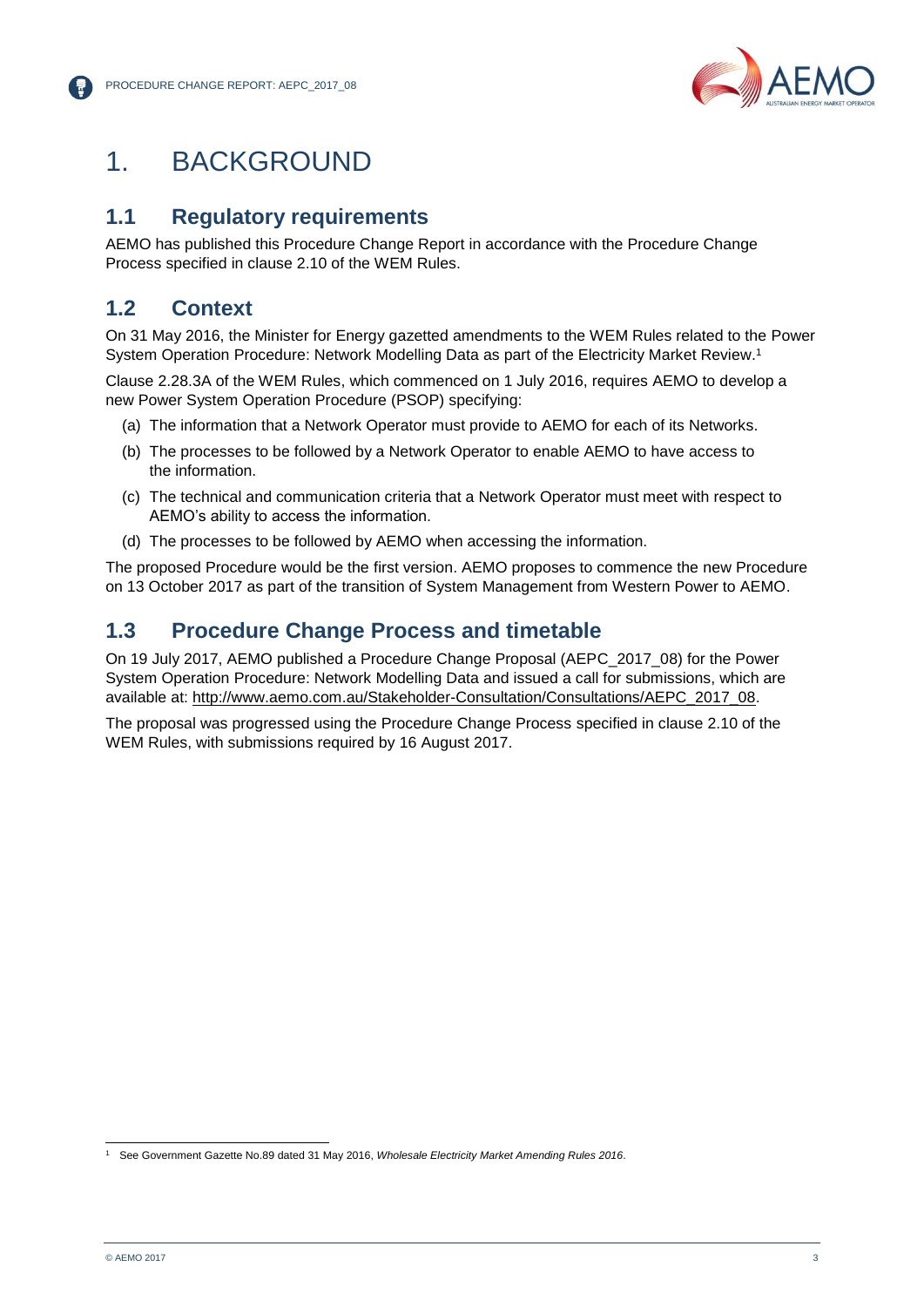

## <span id="page-5-0"></span>2. PROPOSED PROCEDURE CHANGE

This section details the changes that AEMO proposed when the call for submissions was published.

## <span id="page-5-1"></span>**2.1 Detail of the proposed procedure change**

The new Procedure describes requirements for:

- (a) Information that a Network Operator must provide to AEMO for each of its Networks.
- (b) The processes to be followed by a Network Operator to enable AEMO to have access to the information.
- (c) The technical and communication criteria that a Network Operator must meet with respect to AEMO's ability to access the information.
- (d) The processes to be followed by AEMO when accessing the information.

## <span id="page-5-2"></span>**2.2 Proposed drafting**

AEMO published a draft of the proposed Procedure for consultation. The Procedure as drafted is available at: [http://www.aemo.com.au/Stakeholder-Consultation/Consultations/AEPC\\_2017\\_08.](http://www.aemo.com.au/Stakeholder-Consultation/Consultations/AEPC_2017_08)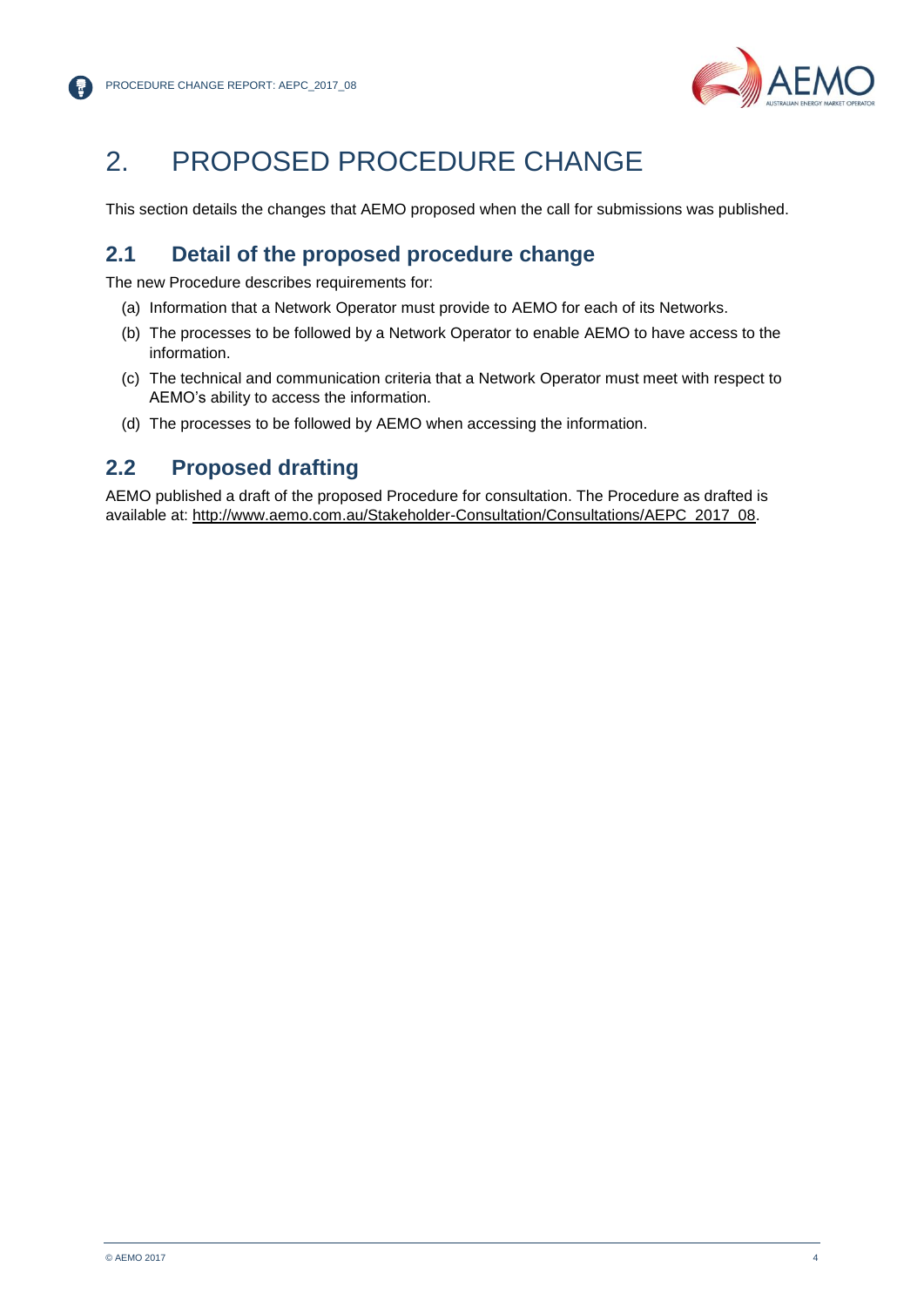

## <span id="page-6-0"></span>3. CONSULTATION PROCESS

## <span id="page-6-1"></span>**3.1 Market Advisory Committee or Working Group**

As the Market Advisory Committee (MAC) Working Group was not constituted in time for the Procedure Change Proposal, a draft version of the Procedure was presented at the AEMO WEM Procedure Change workshop held on 26 June 2017.

Minor changes to improve clarity were recommended by stakeholders.

Details of this forum are available at: [http://aemo.com.au/Stakeholder-Consultation/Industry-forums](http://aemo.com.au/Stakeholder-Consultation/Industry-forums-and-working-groups/WA-Forums)[and-working-groups/WA-Forums.](http://aemo.com.au/Stakeholder-Consultation/Industry-forums-and-working-groups/WA-Forums)

In accordance with clause 2.10.9 of the WEM Rules, AEMO notified the MAC once the Procedure Change Proposal was published, and noted that the Rule Change Panel would convene a meeting of the MAC, should two or more members request it.

The Rule Change Panel did not convene a meeting of the MAC in regard to this Procedure Change Proposal.

## <span id="page-6-2"></span>**3.2 Public workshop**

No public workshops were held in relation to this Procedure Change Proposal.

### <span id="page-6-3"></span>**3.3 Submissions received during consultation period**

On 19 July 2017, AEMO published the Procedure Change Proposal (AEPC\_2017\_08) and issued a notice calling for submissions. The submission period closed on 16 August 2017, with two submissions received from Western Power and Synergy, providing specific comments on the Procedure.

AEMO has responded to matters identified, and accepted a number of suggestions from both Western Power and Synergy to improve clarity.

Copies of submissions received during the submission period are available at: [http://www.aemo.com.au/Stakeholder-Consultation/Consultations/AEPC\\_2017\\_08.](http://www.aemo.com.au/Stakeholder-Consultation/Consultations/AEPC_2017_08)

### **3.3.1 Specific comments**

#### **Limitation of data**

Western Power commented on step 2.1, suggesting that SCADA points connected downstream of zone substation power transformers are not necessary for AEMO to carry out power system security responsibilities.

#### **AEMO's response**

AEMO notes that the information provided by each Network Operator must be sufficient for AEMO to ensure the South West Interconnected System (SWIS) is operated in accordance with the Technical Envelope for any SWIS Operating State.

As circumstances may arise where AEMO requires operational information downstream of zone substation power transformers, to ensure Power System Security, AEMO will define the necessary SCADA points operated by each Network Operator. As the information is provided via SCADA systems, this does not impose extra cost, and is in line with requirements for Network Operators elsewhere in Australia. As such, AEMO has not amended the Procedure.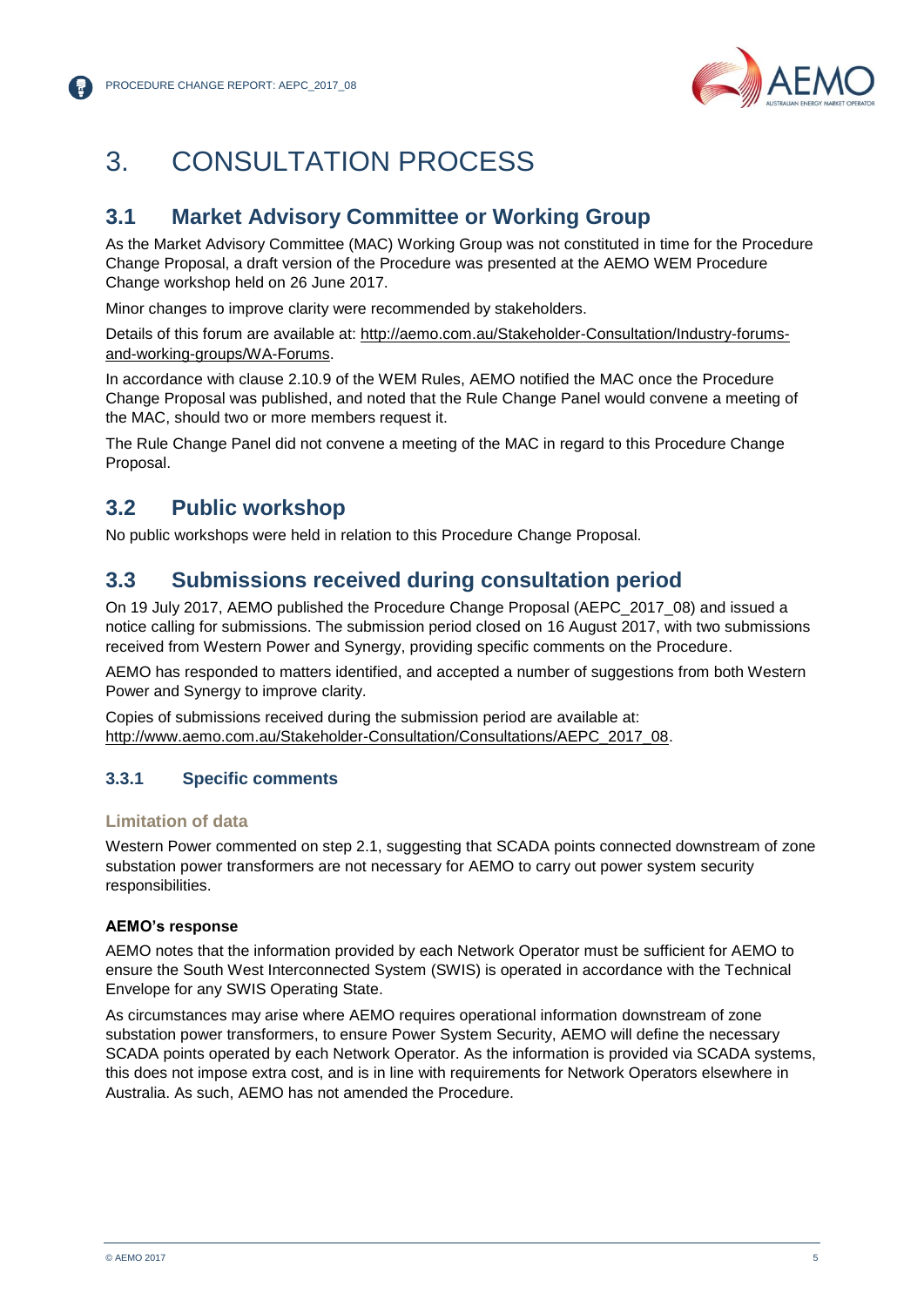

#### **Provision of information**

Western Power commented on steps 2.2.1(a), 2.2.1(b), 2.2.1(c), 2.2.1(e) and 2.2.1(f).

In accordance with the Services Agreement with AEMO, Western Power provides data through access to Western Power's EMS and GIS tools. Western Power indicated that, once the agreement terminates, this information will only be able to be provided periodically. In addition, Western Power sought further clarification on the requirements and timeframe for implementation.

#### **AEMO's response**

AEMO acknowledges that, without appropriate IT systems, Western Power will only be able to provide periodic data transfers of network topology for its GIS. Further, in the absence of Western Power's EMS model data, AEMO will utilise Western Power's Power System Model and any other data required from other relevant Western Power systems.

In the meantime, AEMO has amended the Procedure to clarify that information mechanisms for provision of data after expiry of the Services Agreement are detailed in the IMS Interface Market Procedure (IMS Procedure), including timeframes where not already specified in the WEM Rules.

As stated in the IMS Procedure, both AEMO and Western Power must act in good faith to agree a reasonable timeframe. Should an agreement not be reached, AEMO will determine a timeframe which must be reasonable.

AEMO notes that the Procedure may require amendment once the Services Agreement terminates.

#### **Availability of information**

Western Power commented on step 2.2.1(d), indicating various transitional matters for data provision:

- 100% of the continuous rating is used for Transmission Circuit Limits and Overload Ratings and is provided via the SCADA limit 2 in the EMS.
- Western Power may provide quasi limits, or overload limits, for temporary use in real time which will not override the SCADA Limit 2.

#### **AEMO's response**

AEMO has amended the Procedure to include Western Power's clarifications.

#### **Definitions**

Synergy commented on Table 1, steps  $2.2.1(a)$ ,  $2.2.1(b)$ ,  $2.2.1(c)$ , and  $2.2.1(e)$ , requesting clarity on the definitions of:

- Security constraints, and whether this includes network capacity constraints.
- "Up to date", "at all times", and "as soon as practical".
- Accuracy, including how this will be determined.
- $\bullet$  "Other models" in step 2.2.1(c)(iii)(C), and whether this includes AEMO models.

#### **AEMO's response**

AEMO has amended the Procedure to clarify these definitions, except for step 2.2.1(c)(iii)(C) which is limited to information provided by the Network Operator.

#### **Reasonableness**

Synergy commented on step 2.2, proposing a need for a reasonableness test in relation to AEMO's broad information-gathering powers.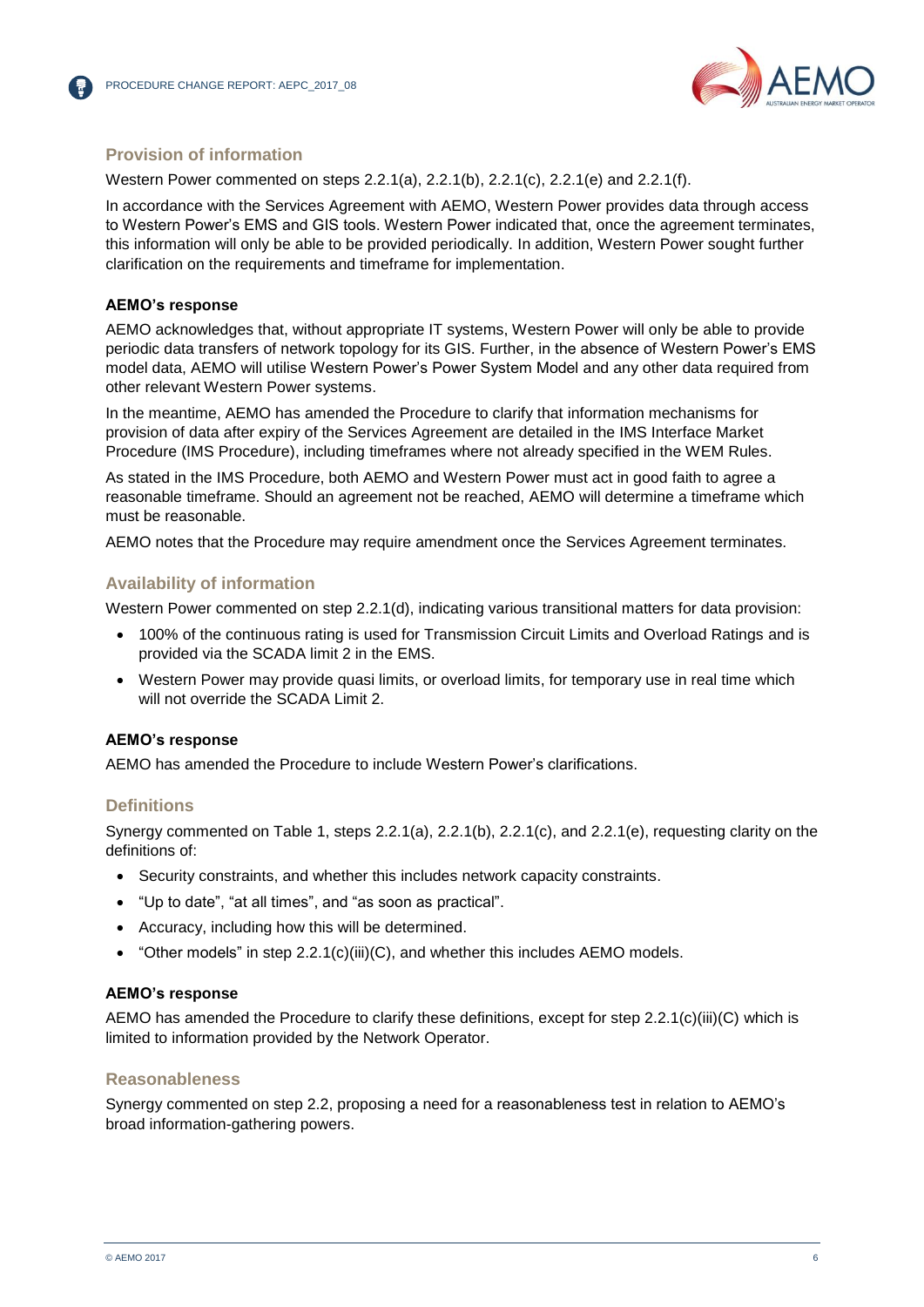



#### **AEMO's response**

AEMO understands Synergy's concern, and notes that all information requests must meet an overarching reasonability requirement under clause 2.36A of the WEM Rules for the IMS Procedure, which also applies to this Procedure. As such, AEMO has not amended the Procedure.

#### **Specification**

Synergy commented on steps  $2.2.1(c)(iii)(D)$ ,  $2.2.1(d)(iii)(A)(10)$ , and  $2.2.1(e)(iii)(B)$ , indicating a need for further specification.

Synergy also queried whether step 2.2.1(f) contains sufficient detail of the technical and communications criteria required by clause 2.28.3A(c) of the WEM Rules.

#### **AEMO's response**

AEMO advises that the IMS Procedure covers the form, format, manner, and (where applicable) the timing of all the information listed in this Procedure, including the technical and communications criteria under clause 2.28.3A(c). The IMS Procedure includes a process to manage data transfers in the situation where the provision of information in either direction, to enable each organisation to meet its obligations, is not adequately covered.

In addition, AEMO notes that the requirements of clause 2.28.3A(c) of the WEM Rules are covered by step 2.2.1 of the Procedure (not just step 2.2.1(f)), which details the data, access requirements, and process for each item of information. As such, AEMO has not amended the Procedure.

#### **Consistency with the Technical Rules**

Synergy commented on step  $2.2.1(d)(i)(B)$ , indicating a potential inconsistency with the Technical Rules.

#### **AEMO's response**

AEMO notes that it is required to operate the SWIS within the Technical Envelope. The information required to assess SWIS performance against the Technical Envelope is covered by many Power System Operation Procedures, including this Procedure. As such, AEMO has not amended the Procedure.

#### **Information release**

Synergy sought AEMO's position on what information (such as security constraint data) would be released to Market Participants.

#### **AEMO's response**

In regards to release of information such as security constraint data to Market Participants, at this stage AEMO has not determined whether any information covered in this Procedure should be summarised and provided to Market Participants.

In light of AEMO assuming System Management functions, and as part of a larger review, AEMO will consider all information provided to Market Participants at a later stage.

In the interim, AEMO has classified the information referred to in clause 2.28.3A as Rule Participant Network Restricted. The Procedure has been amended accordingly.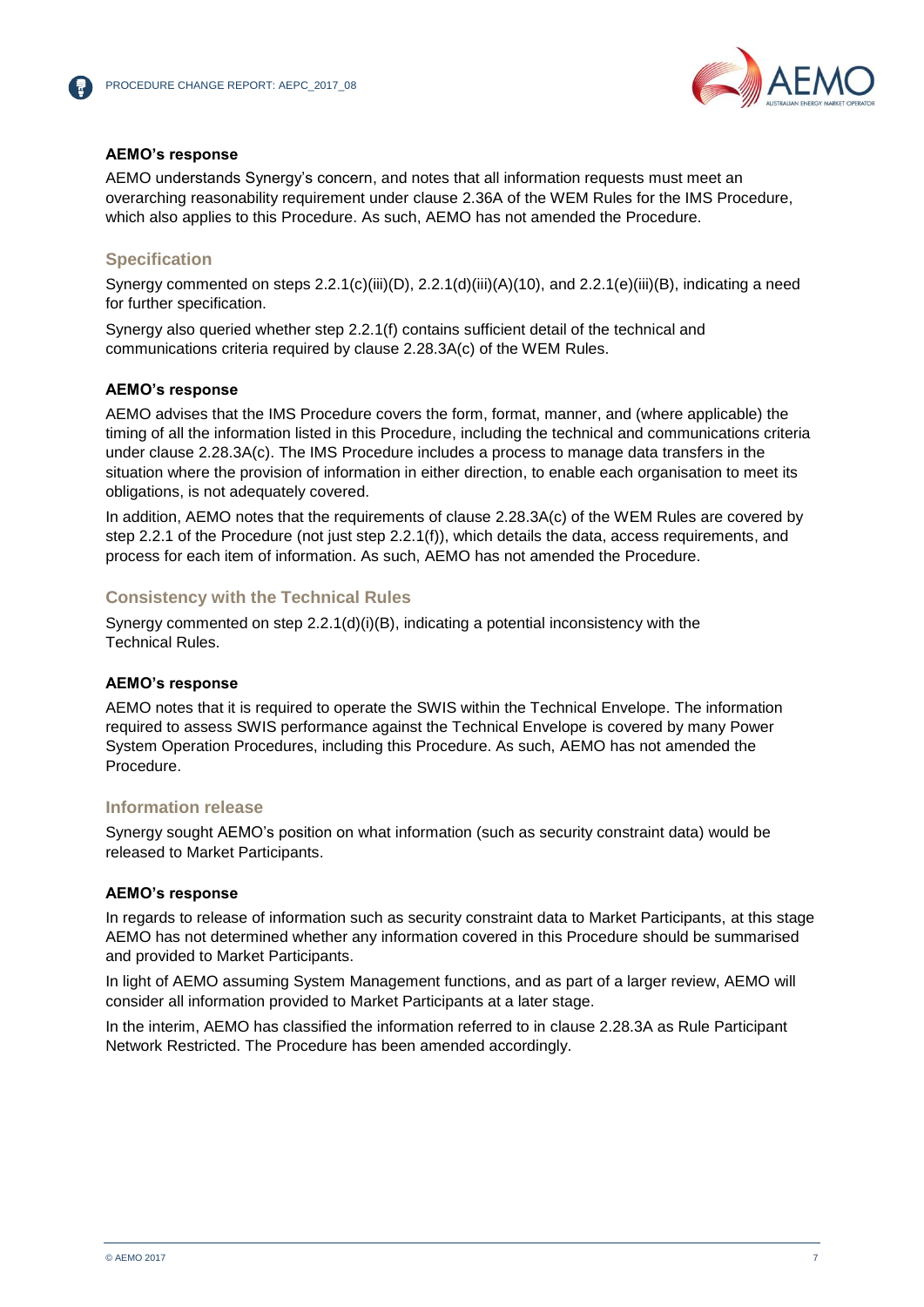



#### **General**

Synergy made various additional comments, including:

- The Procedure refers to AEMO instead of System Management.
- The Procedure should explicitly state AEMO's obligations to keep data secure, private and not disclose to third parties unless otherwise provided for under the WEM Rules and Procedures.

#### **AEMO's response**

AEMO provides the following clarifications:

- AEMO acts in its capacity as System Management and, unless a specific reference to System Management is required, all references to AEMO include this capacity.
- The confidentiality provisions under clause 10.2 of the WEM Rules apply to all information provided to AEMO by Rule Participants. All information provided under this PSOP will be designated as Rule Participant Network Restricted. Accordingly, specific provisions in Procedures are not required, but a step identifying the class of confidentiality has been included in the Procedure for clarity.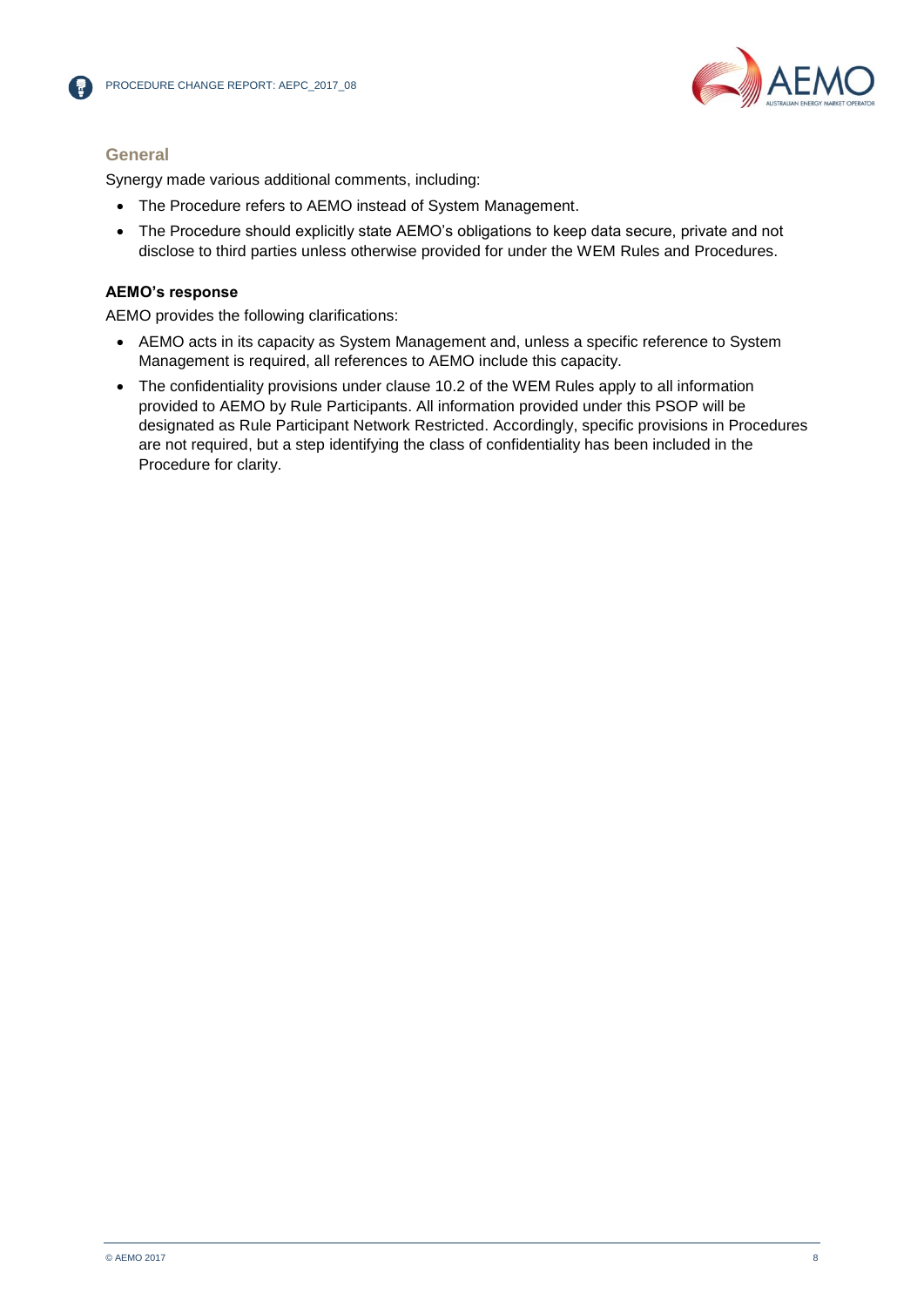

## <span id="page-10-0"></span>4. AEMO'S ASSESSMENT

## <span id="page-10-1"></span>**4.1 Further changes to the Procedure**

In accordance with the submissions, AEMO has made the following revisions to the Procedure:

- a) Clarified that the information required to be provided by Network Operators must be sufficient for AEMO to ensure the SWIS is operated within the Technical Envelope for each SWIS Operating State. AEMO also notes that the WEM Rules and the IMS Procedure require that data requests must be reasonable.
- b) AEMO has also revised the Procedure to improve clarity, in line with a number of comments received from Western Power and Synergy.

A tracked-changes version indicating these amendments is available at:

[http://www.aemo.com.au/Stakeholder-Consultation/Consultations/AEPC\\_2017\\_08.](http://www.aemo.com.au/Stakeholder-Consultation/Consultations/AEPC_2017_08)

### <span id="page-10-2"></span>**4.2 Consistency with Electricity Industry Act, WEM Regulations, and WEM Rules**

The proposed Procedure has been reviewed as a whole by AEMO to ensure compliance with the relevant provisions in the:

- Electricity Industry Act.
- WEM Regulations.
- WEM Rules.

### <span id="page-10-3"></span>**4.3 Consistency with Wholesale Market Objectives**

The steps outlined in this Procedure specify:

- (a) Information that a Network Operator must provide to AEMO for each of its Networks.
- (b) The processes to be followed by a Network Operator to enable AEMO to have access to the information.
- (c) The technical and communication criteria that a Network Operator must meet with respect to AEMO's ability to access the information.
- (d) The processes to be followed by AEMO when accessing the information.

AEMO considers that the steps are drafted in a way that is consistent with the objectives of the WEM Rules. As a result, AEMO considers that the new Procedure, as a whole, is consistent with the Wholesale Market Objectives.

### <span id="page-10-4"></span>**4.4 Implementation of the Procedure**

The Procedure was developed in accordance with clause 2.28.3A of the WEM Rules.

This Procedure does not require system changes by AEMO and Western Power.<sup>2</sup>

This Procedure will not require Rule Participants to implement any procedural or system amendments before the Procedure can commence. Consequently, AEMO considers that commencement at 8:00 AM (AWST) on 13 October 2017 will allow Rule Participants sufficient time from the date of publication of this Procedure Change Report to ensure compliance.

l <sup>2</sup> However, system changes to AEMO's EMS and the associated ICCP link between Western Power and AEMO, as well as amendments to the Procedure, may be required on termination of the Services Agreement between Western Power and AEMO.